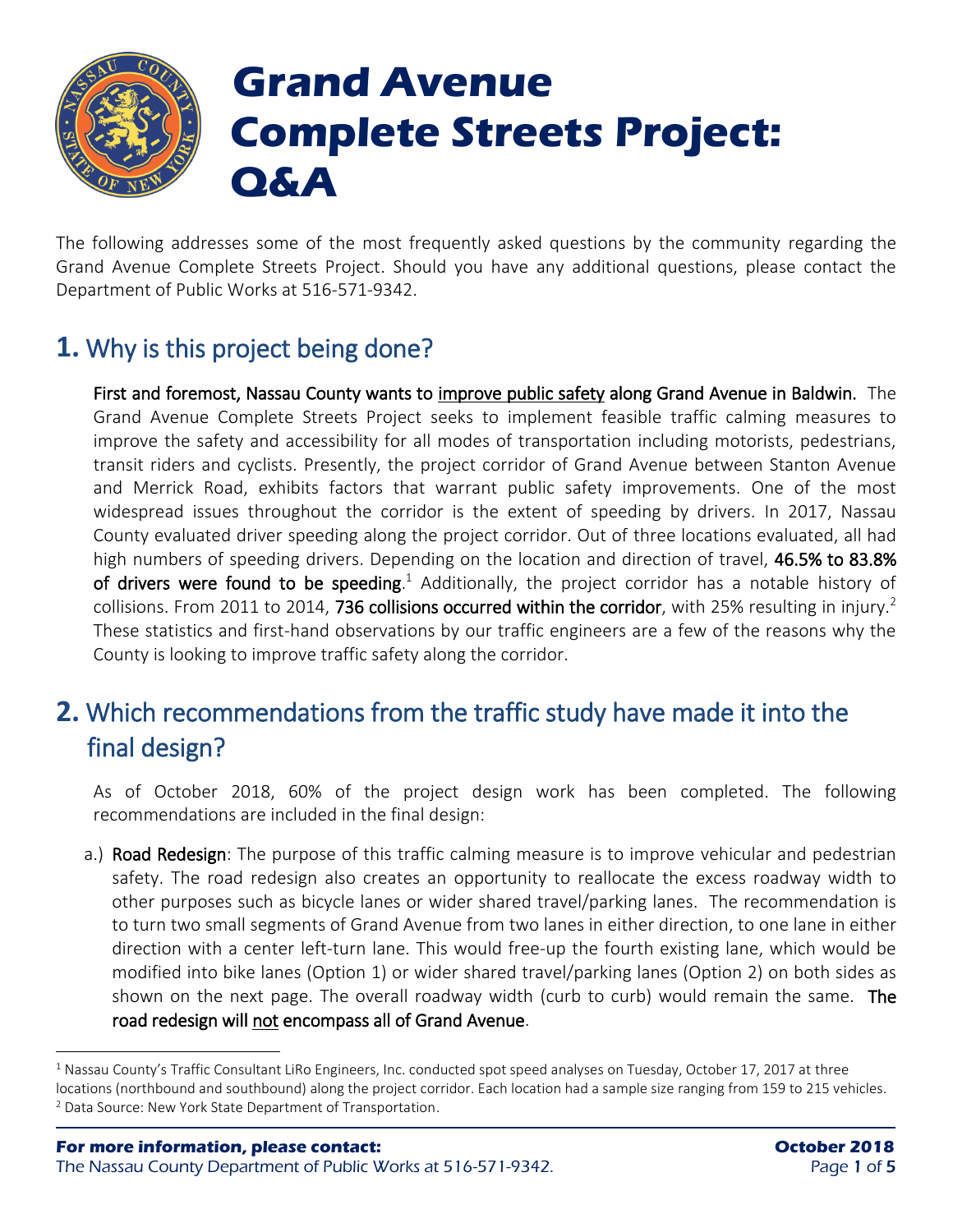# **Grand Avenue Complete Streets Project: Q&A**

The road redesign limits are as follows:

- 1. *South Segment:* Begins ~400 feet north of Merrick Road and continues to ~480 feet south of Sunrise Highway. The total stretch of the south segment is ~1,200 feet or 2/10 of a mile.
- 2. *North Segment:* Begins at Smith Street and ends at Florence Street. The total stretch of the north segment is  $\sim$ 1,100 feet or 2/10 of a mile.

#### It is important to note that the number of lanes along Grand Avenue at the intersections of Merrick Road and Sunrise Highway would remain to maintain existing capacity.

Significant safety benefits resulting from a road redesign may include the reduction in rear-end, leftturn, and sideswipe accidents and an overall reduction in the severity of accidents.



- b.) Curb Bump-outs & New Crosswalks: Extensions of the curb or bump-outs at certain intersections are proposed to shorten the pedestrian crossing distance and make pedestrians and motorists more visible to one another, improving safety and operation. They would also create a road narrowing perception to motorists to curb speeding. The bump-outs would also provide more space for pedestrians, bus shelters and other street furniture, and would help beautify the corridor. Several new crosswalks and curb bump-outs are recommended throughout the study corridor. Curb bumpouts would be designed to allow for safe turning of automobiles, trucks and emergency vehicles at intersections. Curb bump-outs would not result in any significant loss of on-street parking.
- c.) Traffic Light Synchronization: The timing of traffic lights throughout the study corridor would be optimized and better synchronized to improve the flow of traffic along Grand Avenue. New traffic and pedestrian signal heads would be installed at certain locations. These improvements will enhance level of operation throughout the entire project corridor (reference Q1).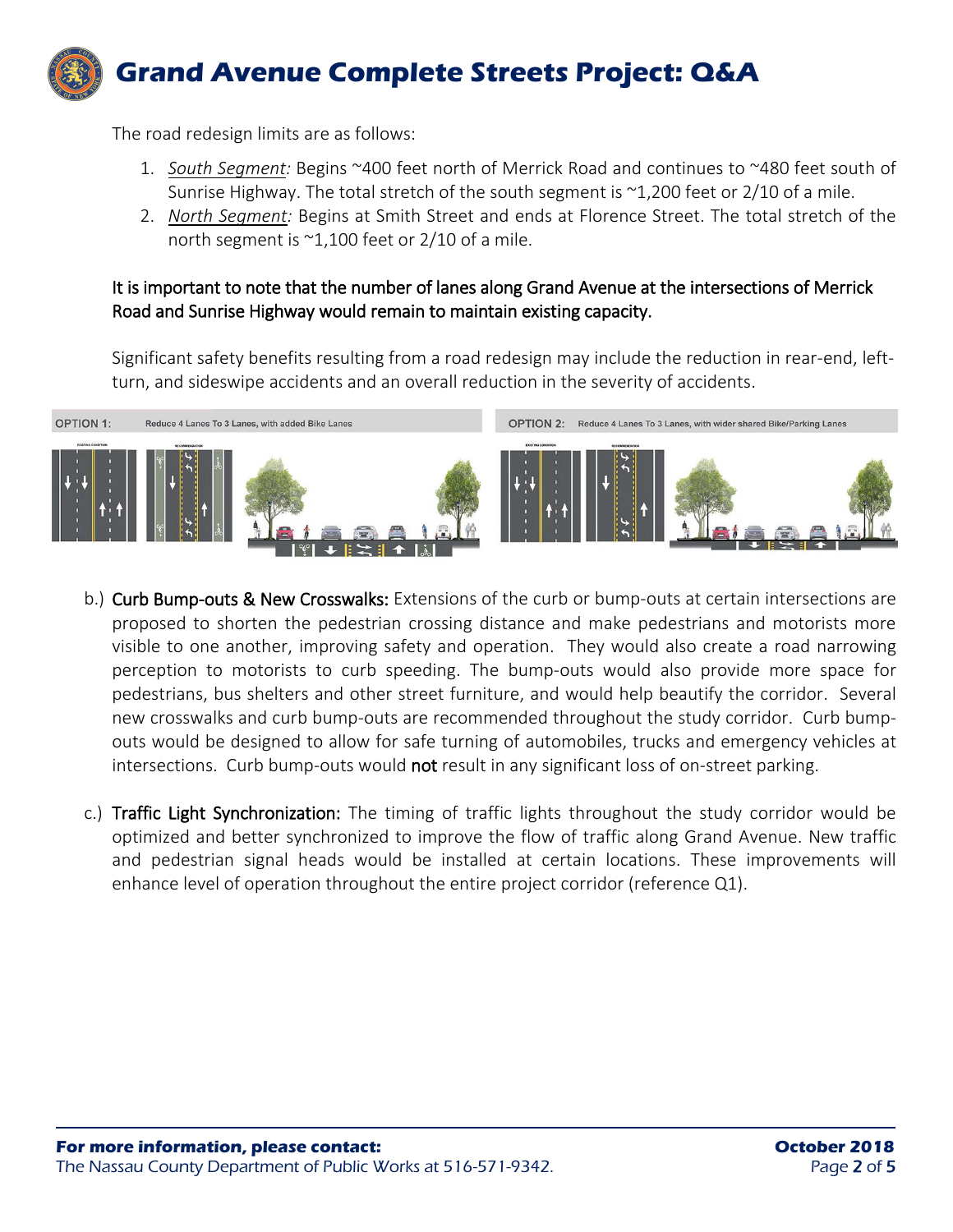

#### **3.** Have the local police and fire departments been consulted on this plan? How will the plan impact emergency response?

The project team has met with emergency response officials at the Nassau County Police Department and Baldwin Fire Department to discuss this project in detail. After meeting with these stakeholder groups, the County's engineers and planners remain confident that the proposed plans will benefit Baldwin.

It should be noted that it is well documented that road redesigns such as the one proposed for Grand Avenue, generally have positive impacts on an emergency vehicle's response time. The Institute of Transportation Engineers and the Federal Highway Administration (FHWA), both state that three-lane roadways can improve emergency response by allowing emergency vehicles to bypass congestion by using the two-way center left turn lane as a predictable path.<sup>3,4</sup> Additionally, the wider through lanes and shoulder areas allow traffic to yield to approaching emergency vehicles more quickly. The conceptual drawings to the right by the FHWA illustrate this scenario.



**Before** A fire truck struggling to find a path.



After An easily navigable twoway left-turn lane.

#### **4.** How will traffic congestion be addressed?

The optimization and synchronization of traffic lights will help motorists to traverse more efficiently along Grand Avenue. Combined with the road redesign in the downtown area, drivers will be able to maintain safer, more consistent speeds throughout the corridor. The road redesign will allow for sufficient "stacking" at Sunrise Highway and Merrick Road intersections to prevent traffic from backing up further on Grand Avenue. Additionally, clearing clogged travel lanes of left-turning traffic, will improve overall operations.<sup>5</sup>

The traffic analysis performed by the County found that travel time during typical rush hours along Grand Avenue from Merrick Road to Seaman Avenue would only increase by less than 60 seconds, and in some cases decrease slightly, when compared to leaving the roadway the way it exists today.

 $\overline{a}$ 

<sup>3</sup> Link to the Institute of Transportation Engineers' *Designing Walkable Urban Thoroughfares* publication: *[https://www.ite.org/pub/?id=E1CFF43C-2354-D714-51D9-D82B39D4DBAD.](https://www.ite.org/pub/?id=E1CFF43C-2354-D714-51D9-D82B39D4DBAD)*

<sup>4,5</sup> Link to the Federal Highway Administration's "Debunking Road Diet Myths" publication: [https://safety.fhwa.dot.gov/road\\_diets/resources/fhwasa16074/fhwasa16074.pdf.](https://safety.fhwa.dot.gov/road_diets/resources/fhwasa16074/fhwasa16074.pdf)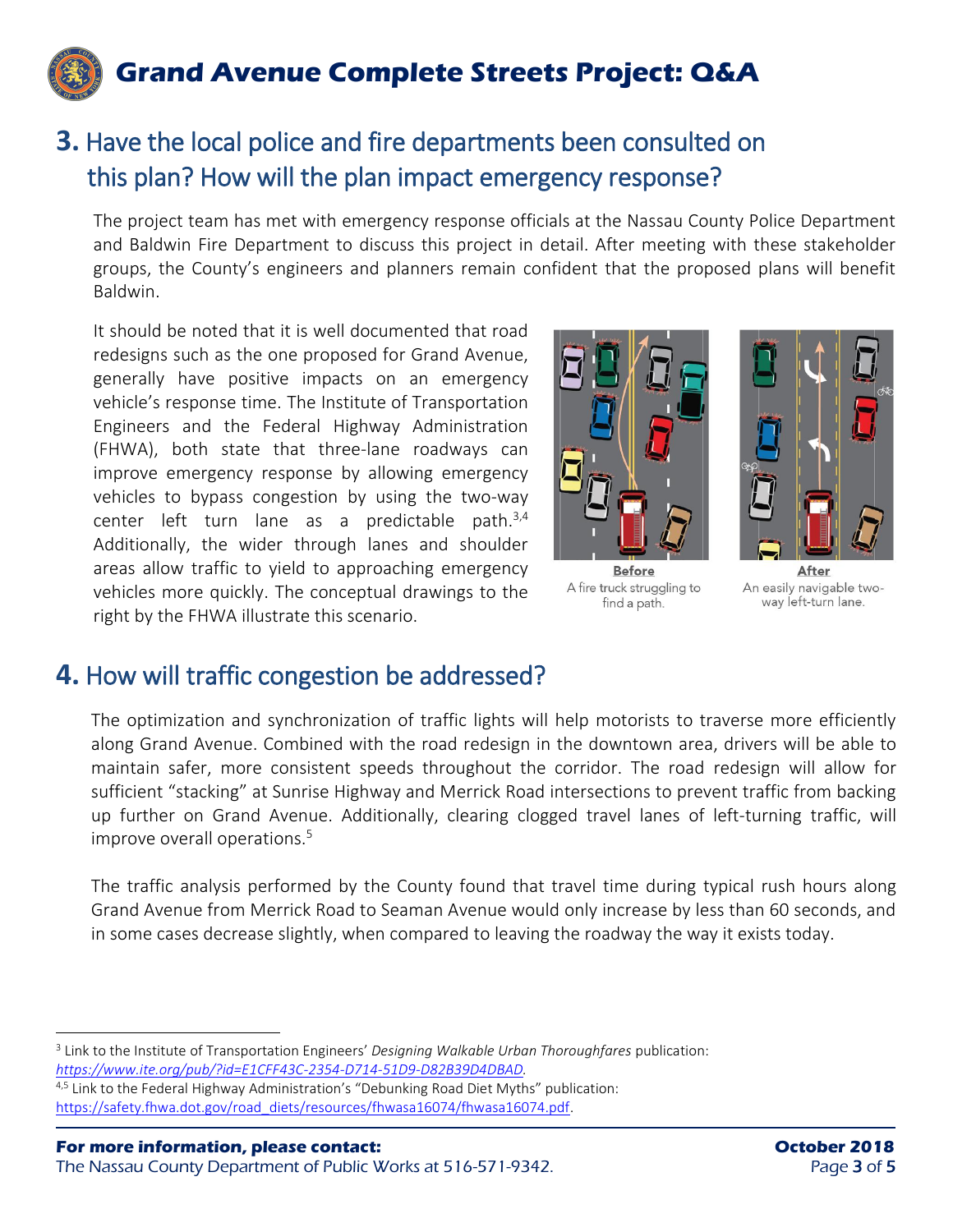

#### **5.** How will this plan impact parking?

The number of on-street parking spaces along the project corridor will largely remain the same. Wider parking lanes will be provided in certain road redesign segments.

#### **6.** Why add a bike lane?

Out of all of the public comments we received from our initial public outreach, the request for bike lanes was mentioned most frequently. With the space gained from the road redesign, bike lanes can be constructed in a portion of the downtown area of Baldwin. Studies show that those who bike and walk to businesses spend more money than those who drive!

#### **7.** How will this project be paid for?

The project is proposed for inclusion in Nassau County's Capital Plan which funds many infrastructure and community revitalization projects throughout the County. The County has been awarded \$4.7 million in U.S. Department of Transportation (USDOT) Surface Transportation Earmarks to help fund the construction of this project. It is critical that the County progress the project to the construction phase by Summer 2019 to preserve the USDOT Earmark funding.

#### **8.** How was the community involved in the planning process?

Planning began with the commissioning of a traffic study in 2014. A public input meeting explaining the study and its goals, was held on February 24th, 2015. More than 80 people were in attendance. The public was asked to provide input on the types of improvements they would like to see in the study corridor. The draft recommendations (based on the engineer's findings and the community's initial input), were presented at a public meeting on November  $18<sup>th</sup>$ , 2015. In May of 2016, the final report was submitted to the County and published on the



County's website. Upon commencement of the Design & Engineering Phase of the project in 2017, the County's Department of Public Works and LiRo Engineers have met regularly with County and Town officials as well as representatives of local community groups, including the Baldwin Civic Association and the Baldwin Chamber of Commerce, to gather feedback and address questions about the final design.